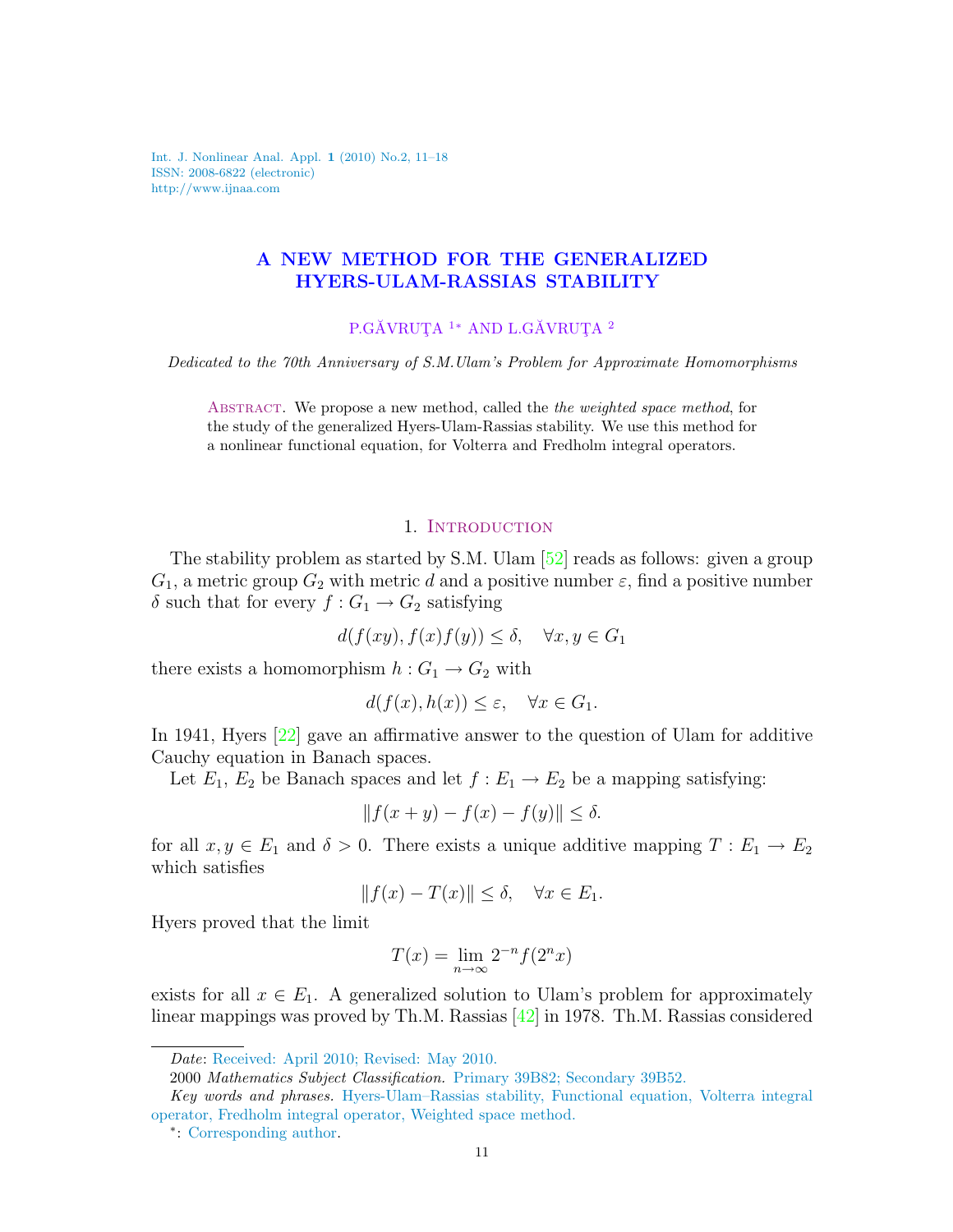a mapping  $f : E_1 \to E_2$  such that  $t \to f(tx)$  is continuous in t for each fixed x. Assume that there exists  $\theta \geq 0$  and  $0 \leq p < 1$  such that

$$
||f(x+y) - f(x) - f(y)|| \le \theta(||x||^p + ||y||^p) \quad \text{for any } x, y \in E_1.
$$

Then there exists an unique linear mapping  $T : E_1 \to E_2$  such that

$$
||f(x) - T(x)|| \le \frac{2\theta}{2 - 2^p} ||x||^p
$$
 for any  $x, y \in E_1$ .

Thus, the Hyers' Theorem follows as a special case of Th.M.Rassias' Theorem for p=0. Th.M.Rassias' proof of his Theorem [\[42\]](#page-6-1) applies as well for all real values of p that are strictly less than zero. In 1991, Th.M.Rassias [\[43\]](#page-6-2) introduced the generalized Hyers sequence.

In 1994, P.Găvruta  $[15]$  provided a generalization of Th.M.Rassias' Theorem for the unbounded Cauchy difference and introduced the concept of generalized Hyers-Ulam-Rassias stability in the spirit of Th.M.Rassias approach.

Theorem 1.1. Let G and E be an abelian group and a Banach space, respectively, and let  $\varphi: G^2 \to [0, \infty)$  be a function satisfying

$$
\Phi(x,y) = \sum_{k=0}^{\infty} 2^{-k-1} \varphi(2^k x, 2^k y) < \infty
$$

for all  $x, y \in G$ . If a function  $f: G \to E$  satisfies the inequality

$$
|| f(x + y) - f(x) - f(y)|| \le \varphi(x, y)
$$

for any  $x, y \in G$ , then there exists a unique additive function  $A: G \to E$  with

$$
||f(x) - A(x)|| \le \Phi(x, x)
$$

for all  $x \in G$ . If moreover G is a real normed space and  $f(tx)$  is continuous in t for each fixed  $x$  in  $G$ , then  $A$  is a linear function.

For a number of generalizations of Hyers' Theorem for the stability of the additive mappings as well as Hyers-Th.M.Rassias' approach for the stability of the linear mapping the reader is referred to  $[2]$ , $[4]$ , $[5]$ , $[8]$ - $[12]$ , $[22]$ , $[24]$ - $[28]$ , $[30]$ - $[33]$ , $[35]$  $-[37],[39],[41],[43]-[51]$  $-[37],[39],[41],[43]-[51]$  $-[37],[39],[41],[43]-[51]$  $-[37],[39],[41],[43]-[51]$  $-[37],[39],[41],[43]-[51]$  $-[37],[39],[41],[43]-[51]$  $-[37],[39],[41],[43]-[51]$  $-[37],[39],[41],[43]-[51]$  $-[37],[39],[41],[43]-[51]$  $-[37],[39],[41],[43]-[51]$ . Open problems in the field were solved in [\[14\]](#page-5-8), [\[16\]](#page-5-9)-[\[21\]](#page-5-10).

On the other hand, in 1991 J.A.Baker used the Banach fixed point theorem to give Hyers-Ulam stability results for a nonlinear functional equation. Following this idea, V.Radu  $[40]$  applied the fixed point alternative theorem for Hyers-Ulam-Rassias stability, D. Mihet  $[34]$  applied the Luxemburg-Jung fixed point theorem in generalized metric spaces to study the Hyers-Ulam stability for two functional equations in a single variable, L.G $\alpha$ variations in a single variable, L.G $\alpha$ variations in a single variable, L.G $\alpha$ variations in a single variable, L.G $\alpha$ variable, L.G $\alpha$ variable,  $\alpha$ theorem to obtain a new general result concerning the Hyers-Ulam stability of a functional equation in a single variable.

In this paper we give a new method, called the weighted space method, for the study of the generalized Hyers-Ulam-Rassias stability. We use this method for a nonlinear functional equation, for Volterra and Fredholm integral operators.

<span id="page-1-0"></span>We apply the following theorem on weighted spaces: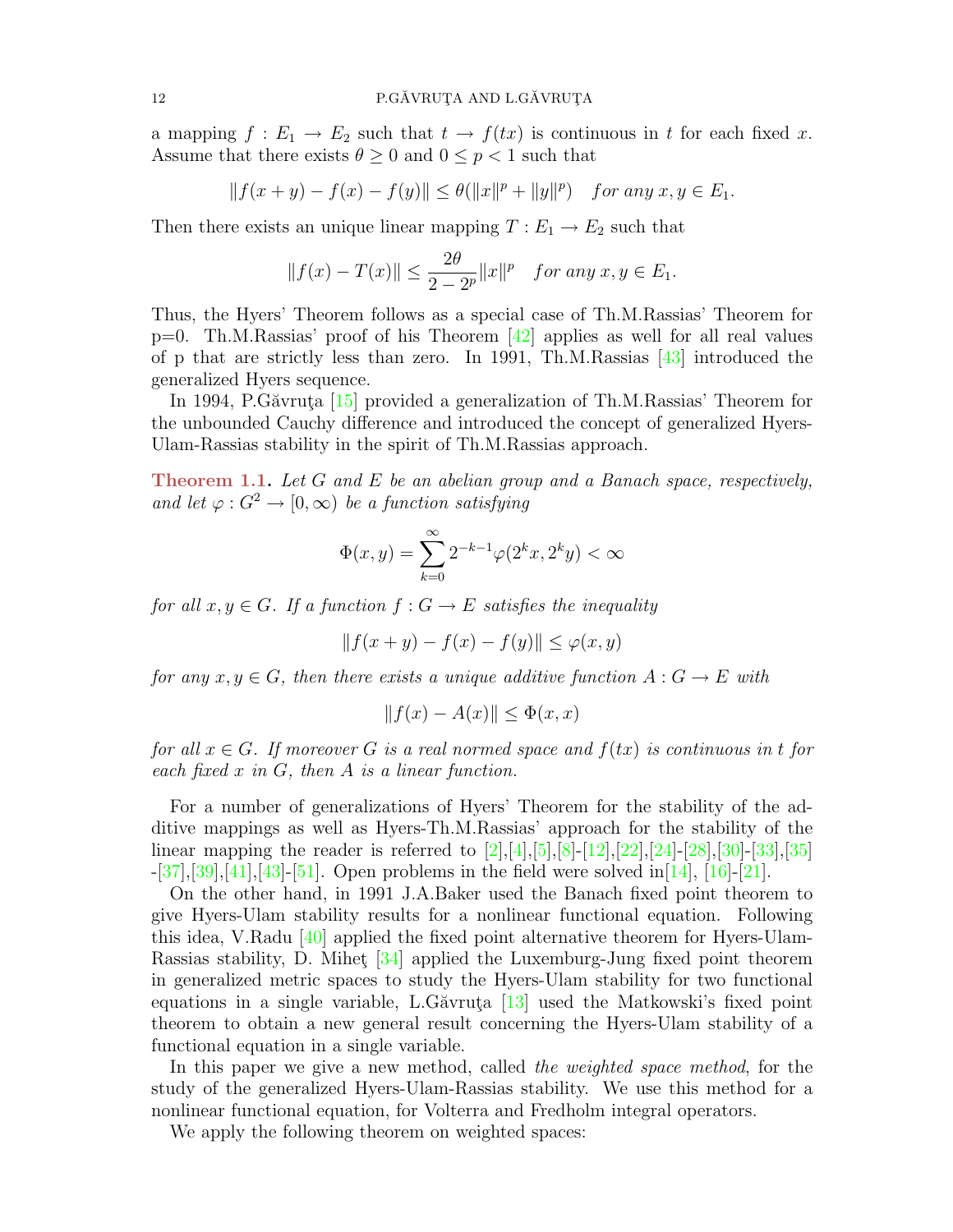**Theorem 1.2.** (Banach) Let  $(X,d)$  be a complete metric space and  $T : X \to X$  a contraction, i.e. there exists  $\alpha \in [0,1)$  such that

$$
d(Tx, Ty) \le \alpha d(x, y), \quad \forall x, y \in X.
$$

Then there exists a unique  $a \in X$  such that  $Ta = a$ . Moreover,  $a = \lim_{n \to \infty} T^n x$ , and

$$
d(a,x) \le \frac{1}{1-\alpha}d(x,Tx), \quad \text{for any } x \in X.
$$

## 2. The stability of a nonlinear functional equation

In the following, we consider a nonempty set  $S$ ,  $(X, d)$  a complete metric space,  $\eta: S \to S, \varphi: S \to (0, \infty), F: S \times X \to X.$ 

**Theorem 2.1.** We suppose that there exists  $\alpha \in [0,1)$  so that

$$
\varphi(\eta(x))d(F(x, u(\eta(x))), F(x, v(\eta(x)))) \le \alpha \varphi(x)d(u(\eta(x)), v(\eta(x))), \quad x \in S \quad (2.1)
$$

If  $y : S \to X$  is so that:

<span id="page-2-0"></span>
$$
d(y(x), F(x, y(\eta(x)))) \le \varphi(x), \quad x \in S \tag{2.2}
$$

Then there exists a unique  $y_0 : S \to X$  such that

$$
y_0(x) = F(x, y_0(\eta(x)))
$$
\n(2.3)

and

$$
d(y(x), y_0(x)) \le \frac{1}{1 - \alpha} \varphi(x), \quad x \in S. \tag{2.4}
$$

Proof. We denote

$$
Y = \left\{ u : S \to X : \sup_{x \in S} \frac{d(u(x), y(x))}{\varphi(x)} < \infty \right\}
$$

Then Y is a complete metric space with the metric

$$
\rho(u,v) = \sup_{x \in S} \frac{d(u(x), v(x))}{\varphi(x)}
$$

We take

$$
(Tu)(x) = F(x, u(\eta(x))), \quad x \in S
$$

The condition [\(2.2\)](#page-2-0) proves that  $u \in Y \Longrightarrow Tu \in Y$ . We have

$$
\rho(Tu, Tv) = \sup_x \frac{d(F(x), u(\eta(x)), F(x, v(\eta(x))))}{\varphi(x)}
$$
  

$$
\leq \sup_x \frac{\alpha d(u(\eta(x)), v(\eta(x)))}{\varphi(\eta(x))}
$$
  

$$
\leq \alpha \rho(u, v)
$$

A particular case of this theorem was obtained in [\[7\]](#page-5-12) using the fixed point alternative theorem.

 $\Box$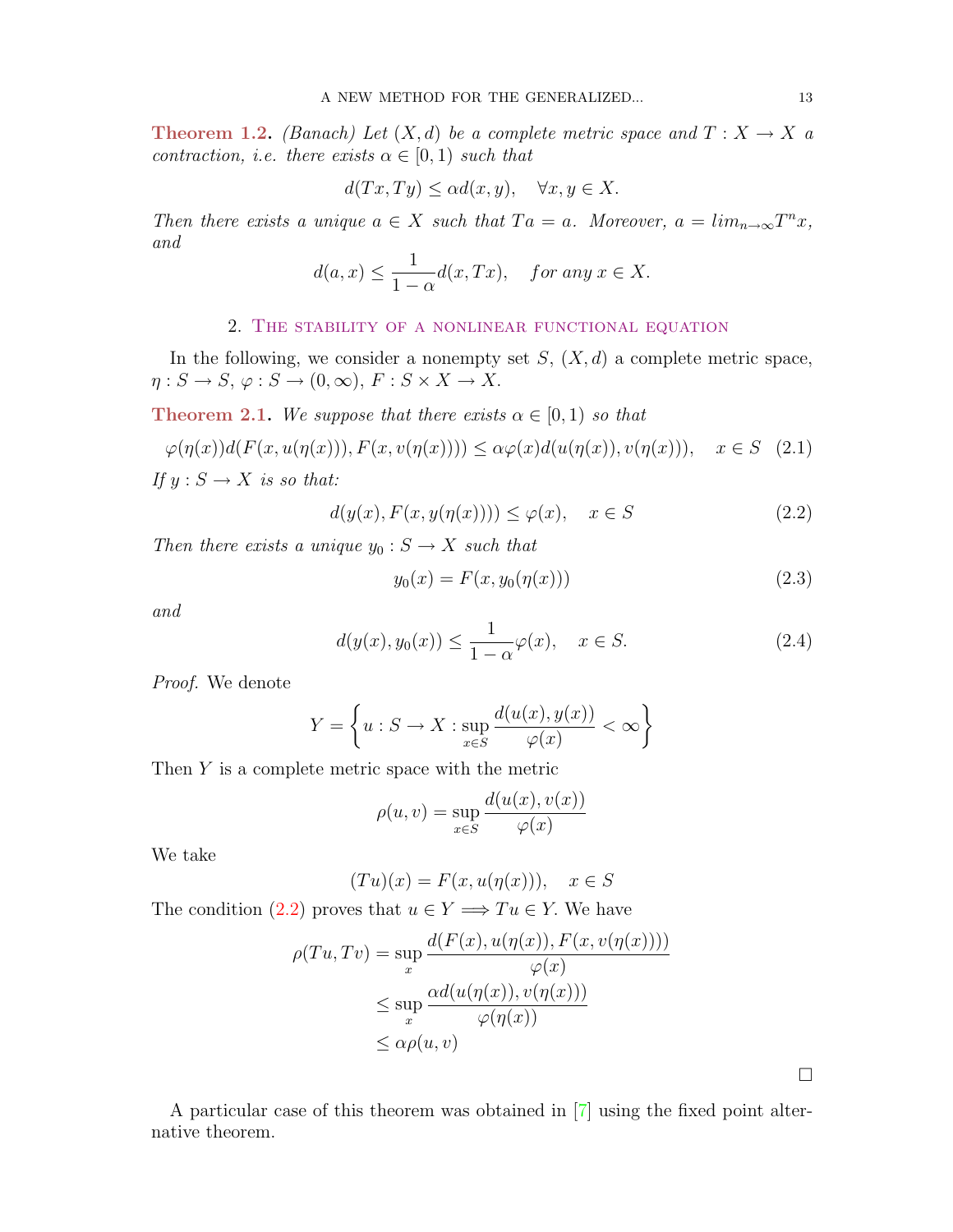### 3. The stability of the Volterra integral operator

We consider  $I = [a, b], c \in I$ . We denote by  $C(I)$  the space of all complex-valued continuous functions on I. Consider the functions  $L : I \to [0, \infty)$  to be integrable,  $g \in C(I), f : I \times \mathbb{C} \to \mathbb{C}$  and  $\varphi : I \to (0, \infty)$  continuous.

Theorem 3.1. We suppose that:

there exists a unique  $\alpha \in [0,1)$  so that

$$
|\int_{c}^{x} L(t)\varphi(t)dt| \leq \alpha\varphi(x), \ x \in I; \tag{3.1}
$$

$$
|f(t, u(t)) - f(t, v(t))| \le L(t)|u(t) - v(t)|, \ t \in I, \forall u, v \in C(I)
$$
 (3.2)

If  $y \in C(I)$  is so that

$$
|y(x) - g(x) - \int_c^x f(t, y(t))dt| \le \varphi(x), \ x \in I
$$

then there exists a unique  $y_0 \in C(I)$ :

$$
y_0(x) = g(x) + \int_c^x f(t, y_0(t))dt
$$
  
and

$$
|y(x) - y_0(x)| \le \frac{\varphi(x)}{1 - \alpha}, \quad x \in I.
$$

*Proof.* We apply Theorem [1.2](#page-1-0) with  $X = C(I)$ , the metric:

$$
d(u, v) = \sup_{x \in I} \frac{|u(x) - v(x)|}{\varphi(x)},
$$

and the operator:

$$
(Tu)(x) = g(x) + \int_c^x f(t, u(t))dt
$$

We have:

$$
d(Tu, Tv) = \sup_{x \in I} \frac{\left| \int_c^x [f(t, u(t)) - f(t, v(t))]dt \right|}{\varphi(x)}
$$
  

$$
\leq \sup_{x \in I} \frac{\left| \int_c^x L(t) |u(t) - v(t)|dt \right|}{\varphi(x)}
$$
  

$$
\leq \sup_{t \in I} \frac{|u(t) - v(t)|}{\varphi(t)} \sup_{x \in I} \frac{\left| \int_c^x L(t) \varphi(t)dt \right|}{\varphi(x)}
$$
  

$$
\leq \alpha d(u, v).
$$

A particular case of this Theorem was obtained in [\[29\]](#page-6-13) using the fixed point alternative theorem. See also [\[6\]](#page-5-13).

 $\Box$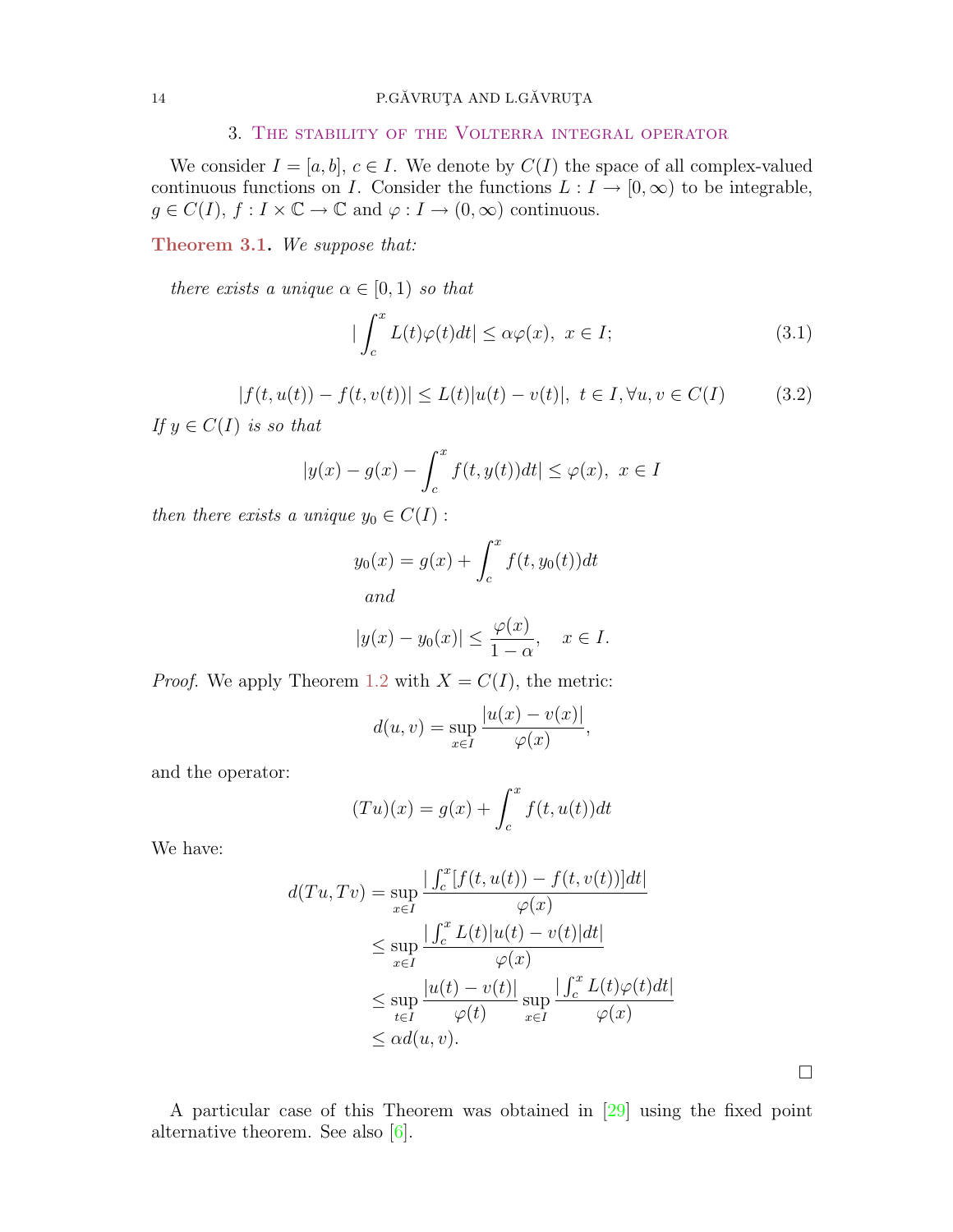## 4. The stability of the Fredholm operator

We consider  $I = [a, b], g \in C(I), \varphi : I \to (0, \infty)$  continuous,  $L : I \times I \to [0, \infty)$ integrable  $K: I \times I \times \mathbb{C} \to \mathbb{C}$  continuous.

Theorem 4.1. We suppose that there exists  $\beta > 0$ :

$$
\int_{I} L(x,t)\varphi(t)dt \leq \beta\varphi(x), x \in I;
$$
\n(4.1)

$$
|K(x,t,u(t)) - K(x,t,v(t))| \le L(x,t)|u(t) - v(t)|, \ u, v \in C(I). \tag{4.2}
$$

Let  $y \in C(I)$  be so that:

$$
|y(x) - g(x) - \lambda \int_I K(x, t, y(t))dt| \le \varphi(x), \quad x \in I.
$$

If  $|\lambda| < \frac{1}{\beta}$  $\frac{1}{\beta}$  then there exists a unique  $y_0 \in C(I)$ :

$$
y_0(x) = g(x) + \lambda \int_I K(x, t, y_0(t)) dt
$$

and

$$
|y(x) - y_0(x)| \le \frac{\varphi(x)}{1 - |\lambda|\beta}, \quad x \in I.
$$

*Proof.* We apply Theorem [1.2](#page-1-0) with  $X = C(I)$ , the metric:

$$
d(u, v) = \sup_{x \in I} \frac{|u(x) - v(x)|}{\varphi(x)}
$$

and the operator:

$$
(Tu)(x) = g(x) + \lambda \int_I K(x, t, u(t))dt.
$$

We have:

$$
d(Tu, Tv) = |\lambda| \sup_{x \in I} \frac{|\int_I [K(x, t, u(t)) - K(x, t, v(t))]dt|}{\varphi(x)}
$$
  
\n
$$
\leq |\lambda| \sup_{x \in I} \frac{\int_I L(x, t)|u(t) - v(t)|dt}{\varphi(x)}
$$
  
\n
$$
\leq |\lambda| \sup_{t \in I} \frac{|u(t) - v(t)|}{\varphi(t)} \sup_{x \in I} \frac{\int_I L(x, t)\varphi(t)dt}{\varphi(x)}
$$
  
\n
$$
\leq |\lambda| \beta d(u, v)
$$

 $\Box$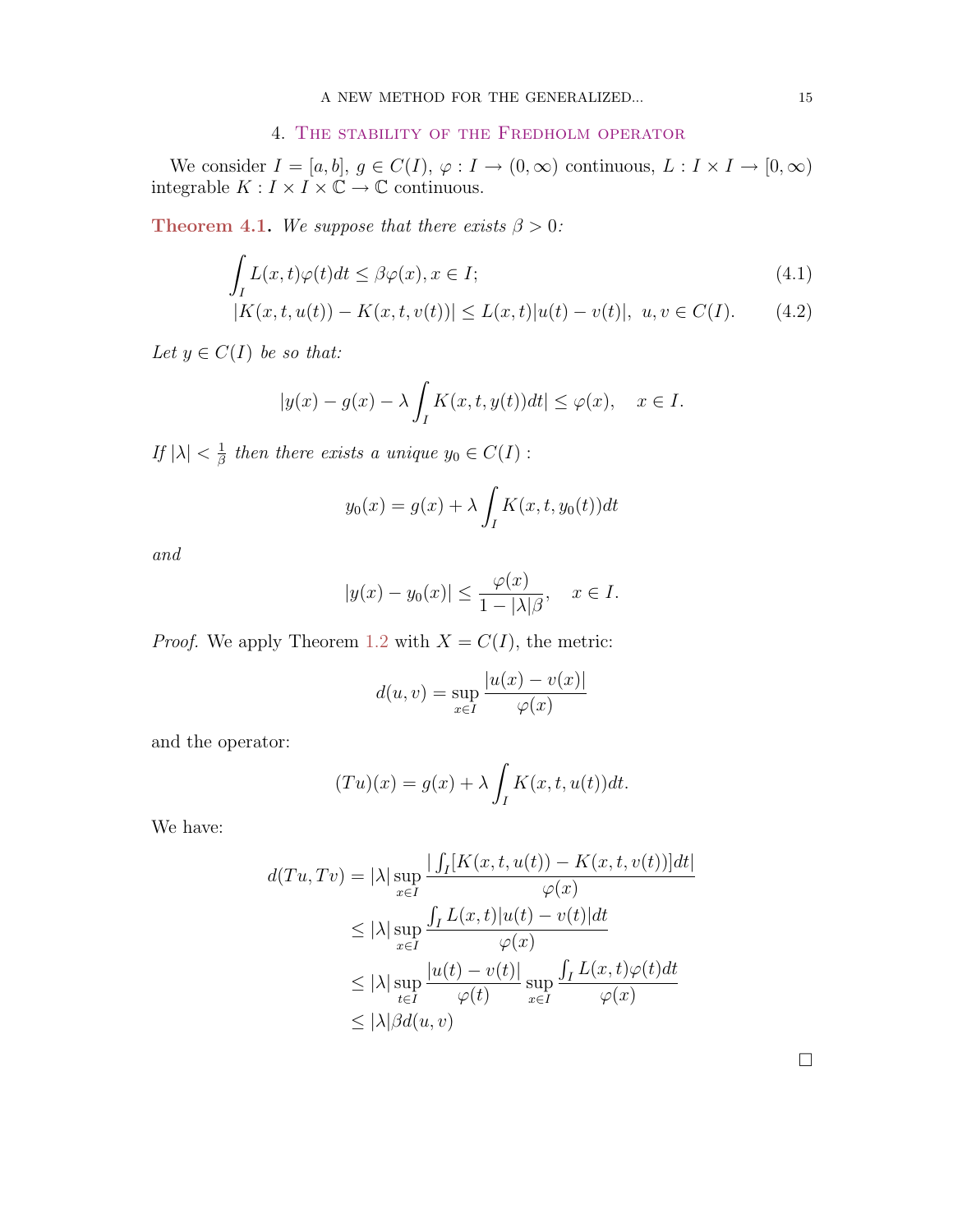#### 16 P.GĂVRUTA AND L.GĂVRUTA

#### **REFERENCES**

- 1. R.P.Agarwal, B. Xu, W. Zhang, Stability of functional equations in single variable, J.Math.Anal.Appl.288(2003)852–869.
- <span id="page-5-2"></span>2. C.Badea, The general linear equation is stable, Nonlinear Funct. Anal. Appl., Vol. 10, No. 1 (2005), 155–164.
- 3. J.A.Baker, The stability of certain functional equations, Proc.Amer.Math.Soc., 112(1991)729– 732.
- <span id="page-5-3"></span>4. B.Belaid, E.Elhoucien and Th.M.Rassias, On the Hyers-Ulam stability of approximately Pexider mappings, Math.Ineq.Appl.11(4)(2008),805–818.
- <span id="page-5-4"></span>5. F.Bojor, Generalized additive Cauchy equations and their Ulam-Hyers stability, Creative Math. Inf.18 (2009), No. 2, 129–135.
- <span id="page-5-13"></span>6. L.P.Castro and A. Ramos, Hyers-Ulam-Rassias stability for a class of nonlinear Volterra integral equations, Banach J. Math. Anal.(3) (2009), no. 1, 36-43.
- <span id="page-5-12"></span>7. L.C˘adariu, V. Radu, Fixed point method for the generalized stability of functional equations in a single variable, Fixed Point Theory and Applications, vol.2008, Article ID 749392.
- <span id="page-5-5"></span>8. S.Czerwik, Functional Equations and Inequalities in Several Variables, World Scientific, New Jersey, 2002.
- 9. A. Ebadian, A. Najati and M. Eshaghi Gordji, On Approximate Additive-Quartic and Quadratic-Cubic Functional Equations in Two Variables on Abelian Groups, Results in Mathematics,DOI:10.1007/s00025-010-0018-4.
- 10. G.Z.Eskandani, On the Hyers-Ulam-Rassias stability of an additive functional equation in quasi-Banach spaces, J.Math.Anal. Appl. 345 (1)(2008), 405–409.
- 11. V.A.Faizev, Th.M.Rassias and P.K.Sahoo, The space of  $(\psi, \gamma)$ -additive mappings on semigroups, Transactions of the Amer.Math.Soc. 354(11)(2002),4455–4472.
- <span id="page-5-6"></span>12. M.Frank, P.Găvruța, M.S. Moslehian, Superstability of adjointable mappings on Hilbert  $C^*$ modules, Appl. Anal. Discrete Math. 3 (2009), 39-45.
- <span id="page-5-11"></span>13. L.Găvruța, Matkowski contractions and Hyers-Ulam stability, Bul.St. Univ. "Politehnica" Timi¸soara, Mat.Fiz. 53(67)(2008),no.2, 32–35.
- <span id="page-5-8"></span>14. L.Găvruta, P.Găvruta, On a problem of John M.Rassias concerning the stability in Ulam sense of Euler-Lagrange equation,in:Functional Equations,Difference Inequalities,Nova Sciences Publishers,Inc.,2010,pp 47-53.
- <span id="page-5-1"></span>15. P.Găvruta, A generalization of the Hyers-Ulam-Rassias stability of approximately additive mappings, J.Math.Anal.Appl.184(1994)431–436.
- <span id="page-5-9"></span>16. P.Găvruta, An answer to a question of Th.M. Rassias and J. Tabor on mixed stability of mappings, Bul. Stiint. Univ. Politeh. Timis. Ser. Mat. Fiz. 42 (56)(1997) 1-6.
- 17. P.Găvruta, On the Hyers-Ulam-Rassias stability of mappings, in: Recent Progress in Inequalities, vol. 430, Kluwer, 1998, pp. 465-469.
- 18. P.Găvruta, An answer to a question of John M. Rassias concerning the stability of Cauchy equation, in: Advances in Equations and Inequalities,in: Hadronic Math. Ser., 1999, pp. 67-71.
- 19. P.Găvruta, On a problem of G. Isac and Th.M. Rassias concerning the stability of mappings, J. Math. Anal. Appl. 261 (2001) 543-553.
- 20. P.Găvruta, On the Hyers-Ulam-Rassias stability of the quadratic mappings, Nonlinear Funct. Anal. Appl. 9 (2004) 415-428.
- <span id="page-5-10"></span>21. P.Găvruta, M. Hossu, D. Popescu, C. Caprau, On the stability of mappings and an answer to a problem of Th.M. Rassias, Ann. Math. Blaise Pascal 2(1995) 55-60.
- <span id="page-5-0"></span>22. D.H.Hyers, On the stability of the linear functional equation, Proc.Nat.Acad.Soc. USA, 27(1941),222–224.
- 23. D.H.Hyers, G.Isac and Th.M.Rassias, Stability of Functional Equations in Several Variables, Birkhäuser, 1998.
- <span id="page-5-7"></span>24. D.H.Hyers and Th.M.Rassias, Approximate homomorphisms, Aequationes Math.44(1992),125– 153.
- 25. G.Isac and Th.M.Rassias, On the Hyers-Ulam stability of  $\psi$ -additive mappings, J.Approx.Theory 72(1993),131–137.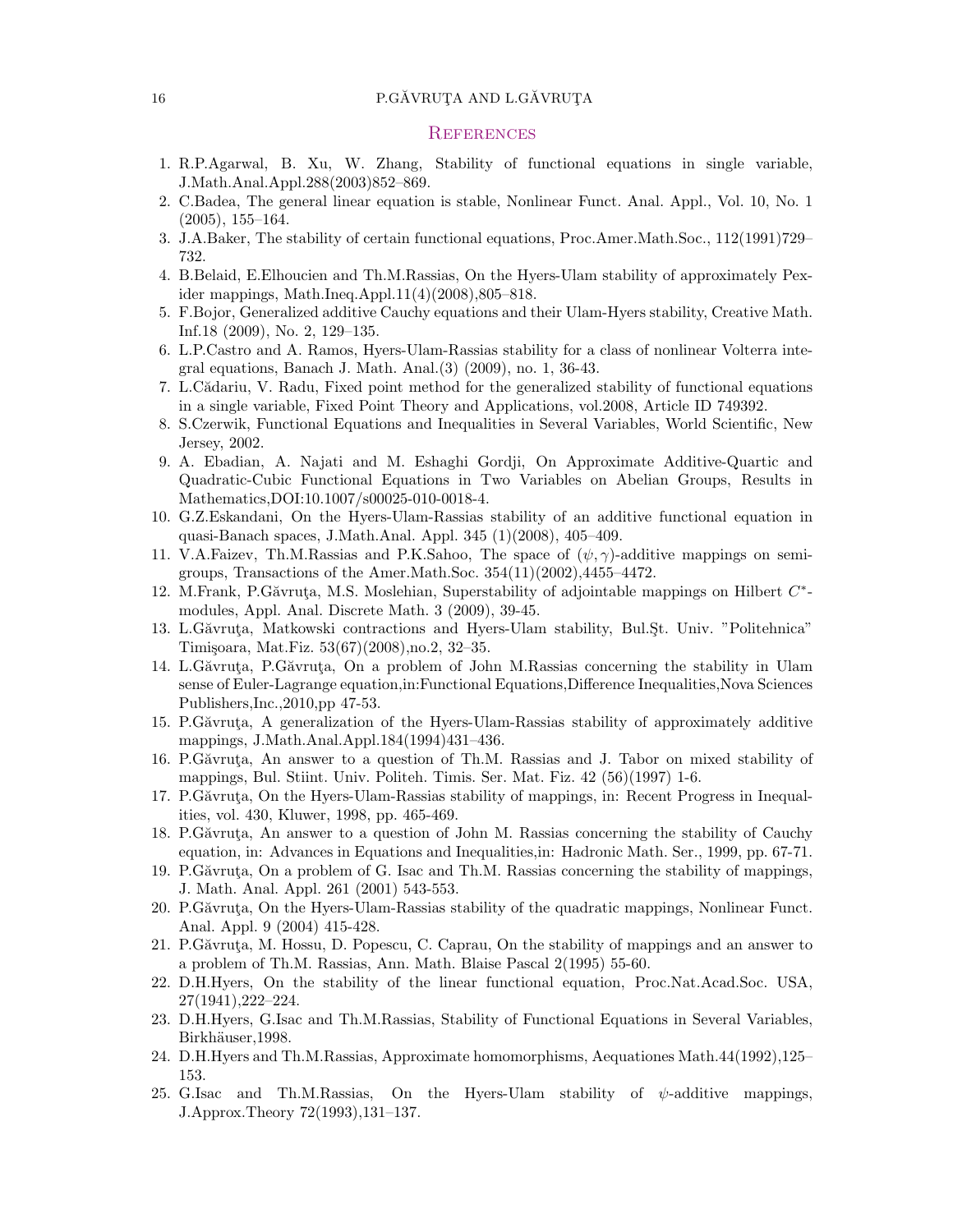- 26. G.Isac and Th.M.Rassias, Stability of  $\psi$ -additive mappings: Applications to nonlinear analysis, Intern.J.Math. and Math.Sci. 19(2)(1996),219–228.
- 27. Jun K.-W., Kim H.-M., The generalized Hyers-Ulam-Rassias stability of a cubic functional equation J.Math.Anal.Appl., 274(2)(2002), 867–878.
- <span id="page-6-3"></span>28. S.-M.Jung, Hyers-Ulam-Rassias Stability of Functional Equations in Mathematical Analysis, Hadronic Press, Palm Harbor, Florida, 2001.
- <span id="page-6-13"></span>29. S.-M.Jung, A fixed point approach to the stability of a Volterra integral equation, Fixed Point Theory and Applications, Vol. 2007, Article ID 57064.
- <span id="page-6-4"></span>30. S.-M.Jung and Th.M.Rassias, Ulam's problem for approximate homomorphisms in connection with Bernoulli's differential equation, Appl. Math.Comput. 187(2007),223–227.
- 31. Z. Kaiser and Z. Pales, An example of a stable functional equation when the Hyers method does not work, J.Ineq.Pure.Appl.Math., (6)(1) Article 14, 2005.
- 32. G.H.Kim, On the stability of the quadratic mapping in normed spaces, Intern.J.Math. and Mathematical Sciences ,25(4)(2001), 217–229.
- <span id="page-6-5"></span>33. H.Khodaei and Th. M.Rassias, Approximately generalized additive functions in several variables, Int. J. Nonlinear Anal. Appl. 1 (2010),No.1,22–41.
- <span id="page-6-12"></span>34. D. Mihet, The Hyer-Ulam stability for two functional equations in a single variable, Banach J. Math. Anal. Appl. 2(2008), no. 1, 48–52.
- <span id="page-6-6"></span>35. M.S.Moslehian and Th.M.Rassias, Stability of functional equations in Non-Archimedian spaces, Appl. Anal. Discrete Math. 1(2)(2007),325–334.
- 36. C.-G.Park, On an approximate automorphism on a C<sup>\*</sup>-algebra, Proc.Amer.Math.Soc., Vol. 132, No. 6(2004), 1739–1745.
- <span id="page-6-7"></span>37. C.-G.Park and Th.M.Rassias, Homomorphisms in  $C^*$ -ternary algebras and JB<sup>\*</sup>-triples, J.Math.Anal.Appl.337(2008),13–20.
- 38. D. Popa, Hyers-Ulam-Rassias stability of a linear recurrence, J.Math.Anal.Appl., 309  $(2)(2005),591-597.$
- <span id="page-6-8"></span>39. A.Prastaro and Th.M.Rassias, Ulam stability in geometry of PDE's, Nonlinear Funct.Anal.Appl. 8(2)(2003),259–278.
- <span id="page-6-11"></span>40. V.Radu, The fixed point alternative and the stability of functional equations, Fixed Point Theory, Cluj-Napoca 4(1) (2003),91–96.
- <span id="page-6-9"></span>41. J.M.Rassias, Solution of a problem of Ulam, J.Approx.Theory 57(1989),268–273.
- <span id="page-6-1"></span>42. Th.M.Rassias, On the stability of the linear mapping in Banach spaces, Proc.Amer.Math.Soc. 72(1978),297–300.
- <span id="page-6-2"></span>43. Th.M.Rassias, On a modified Hyers-Ulam sequence, J.Math.Anal.Appl. 158(1991),106–113.
- 44. Th.M.Rassias and P.Semrl, On the behavior of mappings which do not satisfy Hyers-Ulam stability, Proc.Amer.Math.Soc.114(1992),989–993.
- 45. Th.M.Rassias and P.Semrl, On the Hyers-Ulam stability of linear mappings, J.Math.Anal.Appl.173(1993),325–338.
- 46. Th.M.Rassias and J.Tabor, What is left of Hyers-Ulam stability?, J.Natural Geometry 1(1992),65–69.
- 47. Th.M.Rassias, The problem of S.M.Ulam for approximately multiplicative mappings, J.Math.Anal.Appl.246(2)(2000),352–378.
- 48. Th.M.Rassias, On the stability of functional equations and a problem of Ulam, Acta Applicandae Mathematicae 62(1)(2000),23–130.
- 49. I.A.Rus, Remarks on Ulam stability of the operatorial equations, Fixed Point Theory, 10(2009), No. 2, 305–320.
- 50. A. Szaz, Applications of relations and relators in the extensions of stability theorems for homogeneous and additive functions, The Australian J.Math.Anal.Appl.  $(6)(1)(2009)$ , Article 16, 1–66.
- <span id="page-6-10"></span>51. T.Trif, On the stability of a functional equation deriving from an inequality of Popoviciu for convex functions, J.Math.Anal.Appl., 272 (2)(2002),604–616.
- <span id="page-6-0"></span>52. S.M.Ulam, Problems in Modern Mathematics, Chapter VI, Science Editors, Wiley, New York, 1960.